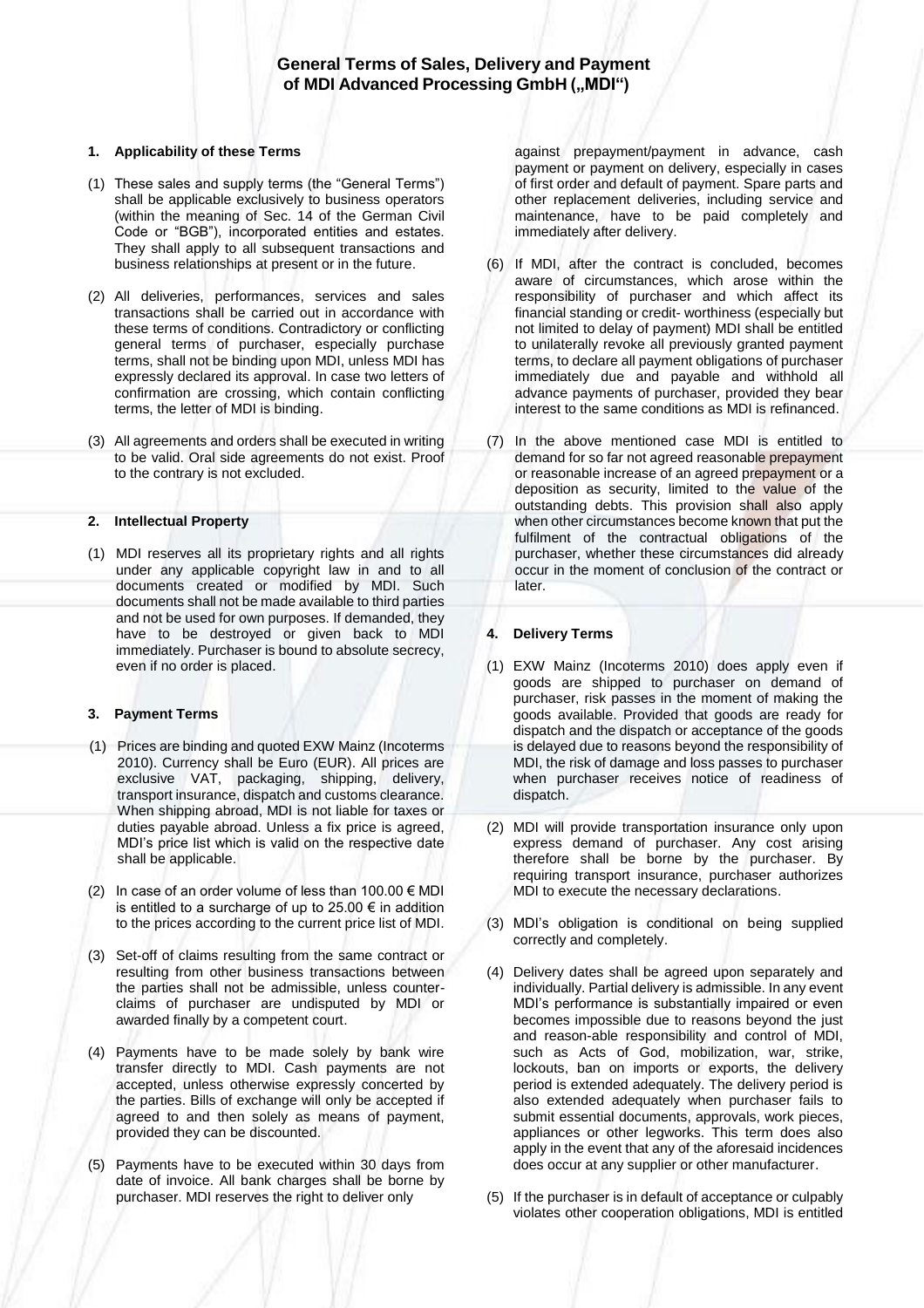to claim the damage incurred thereby, including any additional expenses. All other rights reserved. Where the above conditions are met, the risk of accidental loss or accidental deterioration of the goods is devolved to the purchaser in the time in which the purchaser is in default of acceptance or debtor's delay.

- (6) MDI is liable in the event of MDI not intentionally or negligently induced delay in delivery for each completed week of delay in the context of a lump sum compensation in the amount of 1% of the delivery fee, but not more than 5% of the value.
- (7) Further statutory claims and rights of the customer due to a delay in delivery shall not be affected.

## **5. Retention of Title**

- (1) MDI shall retain right and title to all goods delivered to purchaser until the respective purchase price as well as all and any claims resulting from the overall business relationship with purchaser including all ancillary claims (to the extent as accepted by purchaser), and charges have been fully paid. In case of breach of duty, in particular, in case of default in payment, and after fruitless expiration of a reasonable period fixed for purchaser to perform, MDI shall be entitled to demand return of such goods.
- (2) Purchaser is entitled to resale delivered goods within its normal business operations, regardless if goods are resold before or after transformation or mixed or combined with items delivered by third parties, or if goods are resold to a single or to many customers. The assignment of the claims is limited to the amount of the value originating from MDI. Purchaser shall not pledge goods or transfer right or title to goods as a security, which are subject to retention of title.
- (3) Aforementioned permission is conditional on the assignment by purchaser to MDI all claims resulting from the resale including all sales taxes. Purchaser shall be entitled to collect the assigned claims to the extent and as long as purchaser is not in default with any obligation originating in its business relationship with MDI and as long as it does not cease payment or apply for insolvency proceedings or until an extrajudicial composition proceeding is conducted. Upon MDI's request, purchaser shall notify concerned third parties of the fact of the assignment of the claims and shall further provide MDI with all documents that MDI may require collecting such claims.
- (4) In the event that delivered goods are processed or treated otherwise, purchaser shall act on behalf of MDI. If supplied goods are processed, assembled, mixed or blended with other items that do not belong to MDI, MDI shall be granted joint title to the new product in the ratio of the value the goods supplied to the value of the processed items at the time of processing, assembling, mixing or blending.
- (5) In the event that goods are connected with land and therefore purchaser acquires claims against third parties, purchaser assigns to MDI those claims in order to secure MDI's claims against purchaser. This provision also applies if goods have been processed, assembled, mixed or blended with other items before being connected with estate.

(6) The purchaser shall immediately notify MDI of any third party pledge, confiscation or other disposition of goods which are subject to the retention of title or associated claims. He shall also hand over any documentation being necessary for intervention.

## **6. Liability**

- (1) In the event that goods and / or performance are defective, which includes the lack of the contractually agreed specifications, MDI is entitled to amend the defect or to replacement. MDI is entitled to at least two attempts to amend the defect or to replace an item with an item which complies with the contractual obligations of MDI.
- (2) Obvious defects of goods and / or performance have to be reported immediately in written form upon delivery or discovery of the defect.
- (3) MDI shall not be liable for damages caused by faulty use or treatment, wrong assembling and commissioning by the purchaser or third parties, natural wear and tear, in appropriate equipment, and chemical, electrical or electro-chemical influences, which are beyond the control and responsibility of MDI. In the event that the purchaser is provided with an inappropriate manual and provided that an appropriate manual is required for correct assembling, MDI shall just deliver an appropriate manual.
- (4) MDI is not liable for compliance with foreign packing regulations and customs regulations. MDI reserves the right of technical improvements without consulting or informing the purchaser before.
- (5) Purchaser's warranty claims shall expire 12 months from the date of delivery or, according to services or performances, from the date of acceptance by the purchaser. This does not apply for services and performances rendered to land and chattels being firmly connected with land.
- (6) Warranty ("Gewährleistung") shall be granted for all services and deliveries of MDI according to the following rules. MDI shall be liable without limitations in accordance with statutory provisions if a contractual obligation is breached voluntarily or under gross negligence by MDI or its representatives, or in case of personal injury to health, body or life, or MDI has undertaken to provide a guarantee ("Garantie"). MDI shall not be liable for slight negligence, except in the event of a material breach of a contractual obligation. In that event the liability shall be limited to productspecific foreseeable, typical, direct and immediate losses or damages. This limitation shall also apply if MDI should be liable in regress, according to Sec. 478 German civil law code (BGB). The limitation of liability shall not apply to claims according to Sections 1 and 4 German Product Liability Code (Produkthaftungsgesetz).

### **7. Compensation in Case of Cancelling the Contract**

Is an order cancelled by reasons purchaser is responsible for, he may either pay compensation amounting to 15 % of the contract value or fulfil the contract. Further claim for compensation remain reserved. Purchaser is entitled to